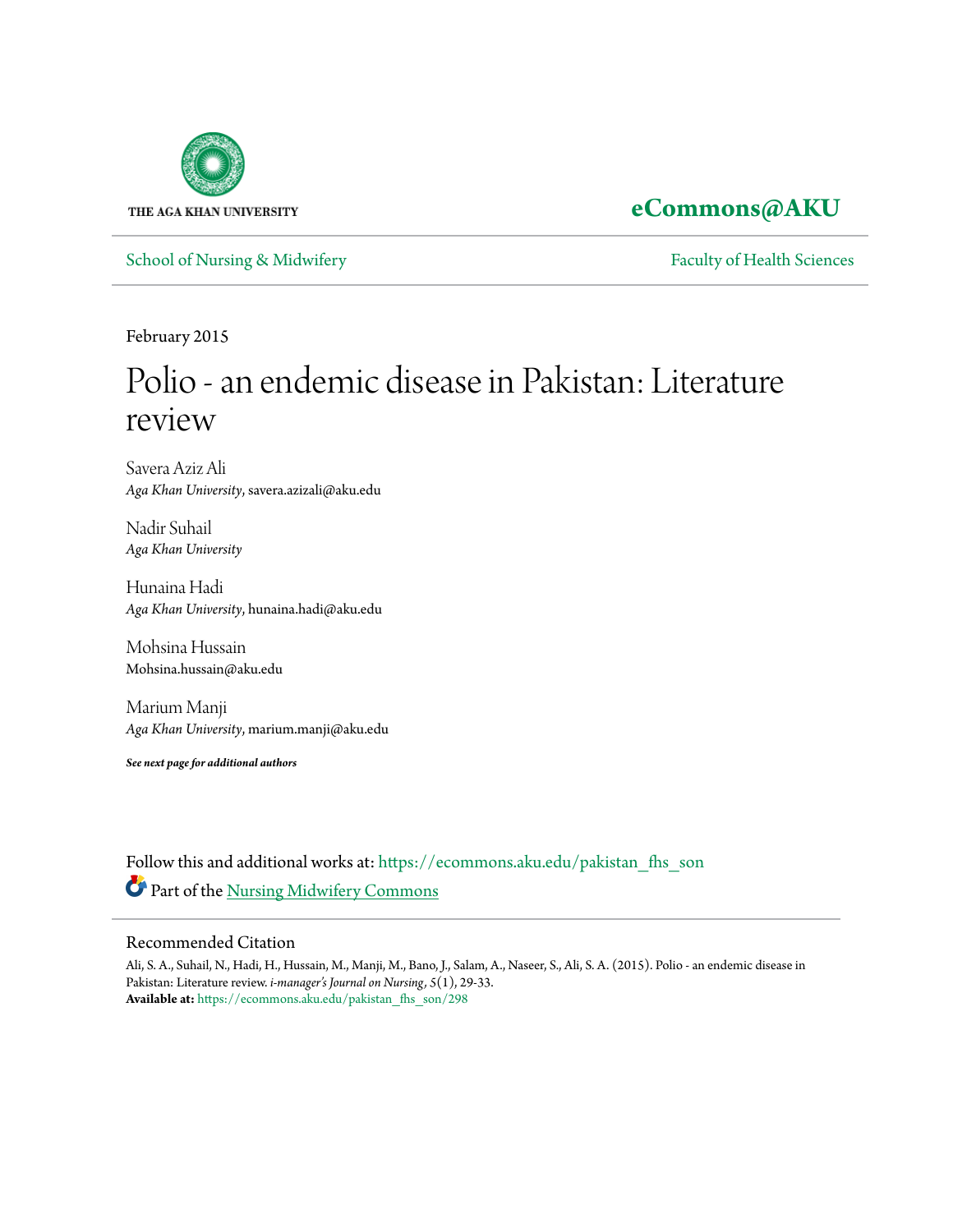#### **Authors**

Savera Aziz Ali, Nadir Suhail, Hunaina Hadi, Mohsina Hussain, Marium Manji, Jaweria Bano, Abdul Salam, Sajida Naseer, and Sumera Aziz Ali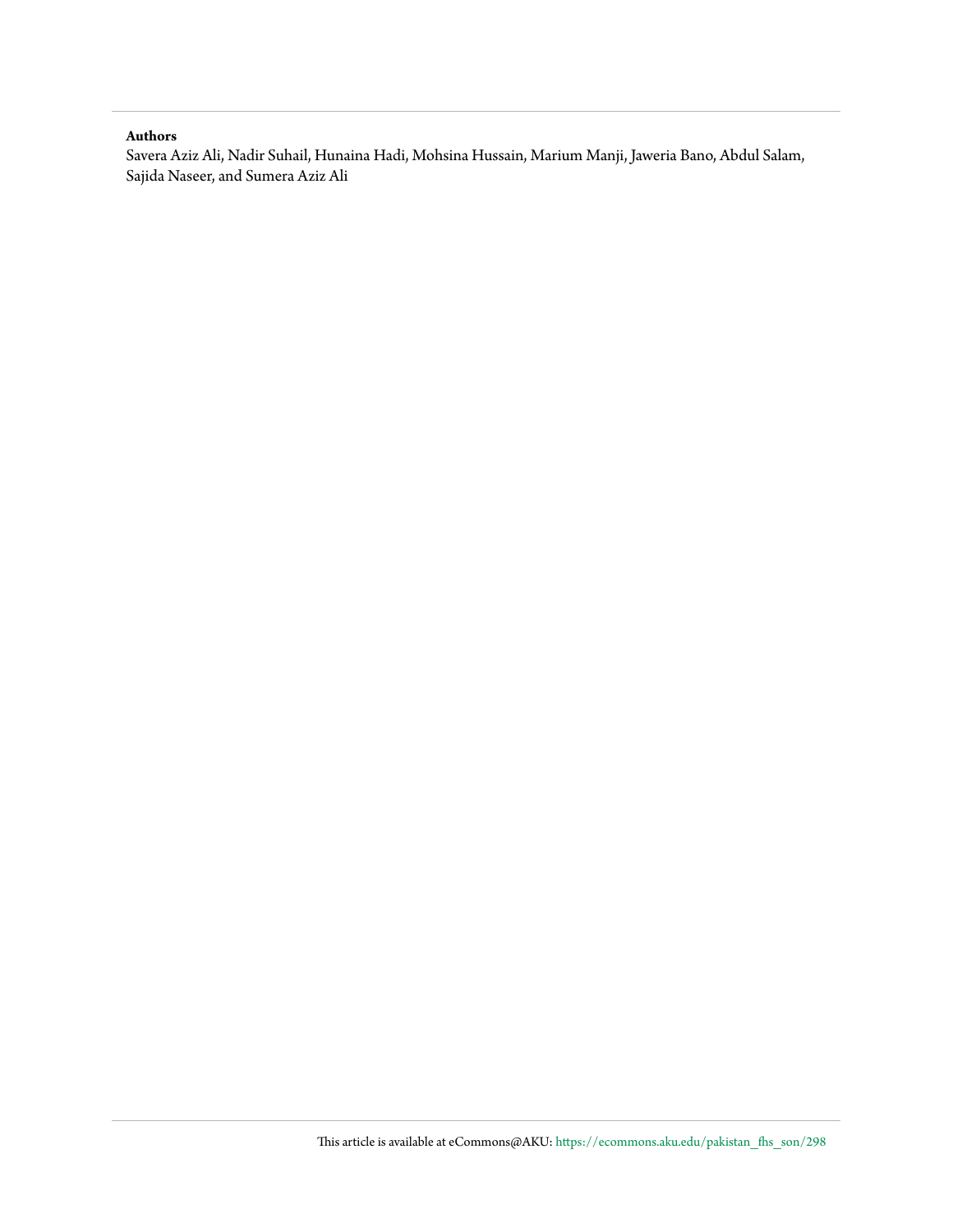# POLIO - AN ENDEMIC DISEASE IN PAKISTAN: LITERATURE REVIEW

| Bv                 |                     |                     |                        |
|--------------------|---------------------|---------------------|------------------------|
| SAVERA AZIZ ALI *  | NADIR SUHALI **     | HUNAINA HADI ***    | MOHSINA HUSSAIN ****   |
| MARIUM MANJI ***** | JAWERIA BANO ****** | ABDUL SALAM ******* | SAJIDA NASEER ******** |

SUMERA AZIZ ALI \*\*\*\*\*\*\*\*\*

*\*-\*\*\*-\*\*\*\*-\*\*\*\*\*-\*\*\*\*\*\*-\*\*\*\*\*\*\*-\*\*\*\*\*\*\*\* Student, Aga Khan University, School of Nursing and Midwifery, Karachi, Pakistan. \*\* Consultant, Department of Vaccination, US Agency for International Development. \*\*\*\*\*\*\*\*\* Senior Instructor, Department of Community Health Sciences (CHS), Aga Khan University, Karachi, Pakistan.*

#### *ABSTRACT*

*Poliomyelitis is a highly contagious and incurable disease, which mainly affects children under five years of age leading to irreversible paralysis and possibly death. For decades, both private and government organizations have been putting efforts through their partnership to eradicate polio completely from the different parts of the globe and as a result of those efforts there are left only three countries which are currently polio endemic. Since Pakistan is one of those three countries which still remain polio endemic along with Afghanistan and Nigeria, it is significant to address this issue and work on the preventive measures to control the incidence of such a lethal disease. In Pakistan, a program was introduced on immunization in 1978, known as Expanded Program on Immunization (EPI). The main purpose of EPI was to reduce the burden of diseases like polio and tetanus. Although the number of polio cases has fallen due to the classic efforts of government and other NGOs, polio is not eradicated from Pakistan. This situation is thought provoking. Even after the great global efforts; polio is not eradicated from Pakistan. Multiple factors might have prevented the eradication of this deadly disease from our society.*

*Keywords: Polio, Pakistan, Vaccine, Epidemiology.*

### **INTRODUCTION**

It is often said that prevention is better than cure (anonymous) but in some situations prevention is the only option as there is no cure. This applies to the deadly disease known as "Poliomyelitis", which is a contagious and incurable disease mainly affecting children under five years of age, leading to irreversible paralysis and possibly death (Khowaja, 2012). The first outbreak of poliomyelitis was reported in Europe and USA in 19th century (Paul & Peach, p. 81-82). The host of this disease is man, therefore an effort was initiated to eradicate this deadly disease from the world. Thus, after smallpox, poliovirus (PV) has been on the road to potentially becoming the second major human virus to be eradicated from the globe (Van den Pol, 2013). Eradicating polio has been a priority of public health since creation of the first effective vaccine in 1952 (Groce, N. E., Banks, L. M., & Stein, M. A. 2014). For decades, both private and government organizations have been putting efforts through their partnership to eradicate polio completely from different parts of the globe and as a result only three countries which are currently polio endemic (Larson, H. J., & Bhutta, Z. A. 2013). Since Pakistan is one of those three countries in which polio remains endemic, along with Afganistan and Nigeria, it is significant to address this issue and work on the preventive measures to control its incidence (Larson, H. J., & Bhutta, Z. A. 2013).

#### Burden of Disease

In 1998, 350,000 polio cases were reported in the World Health Assembly. In 2001,119 cases were reported and in 2002 it decreased to 90 cases. However, in 2003 more cases were reported than 2002, while in second half of 2003, the number of cases reduced to 55. In 2004, 59 cases were confirmed whereas, during 2003-2004 number of cases reduced to 50% and from 2005 to 2008, number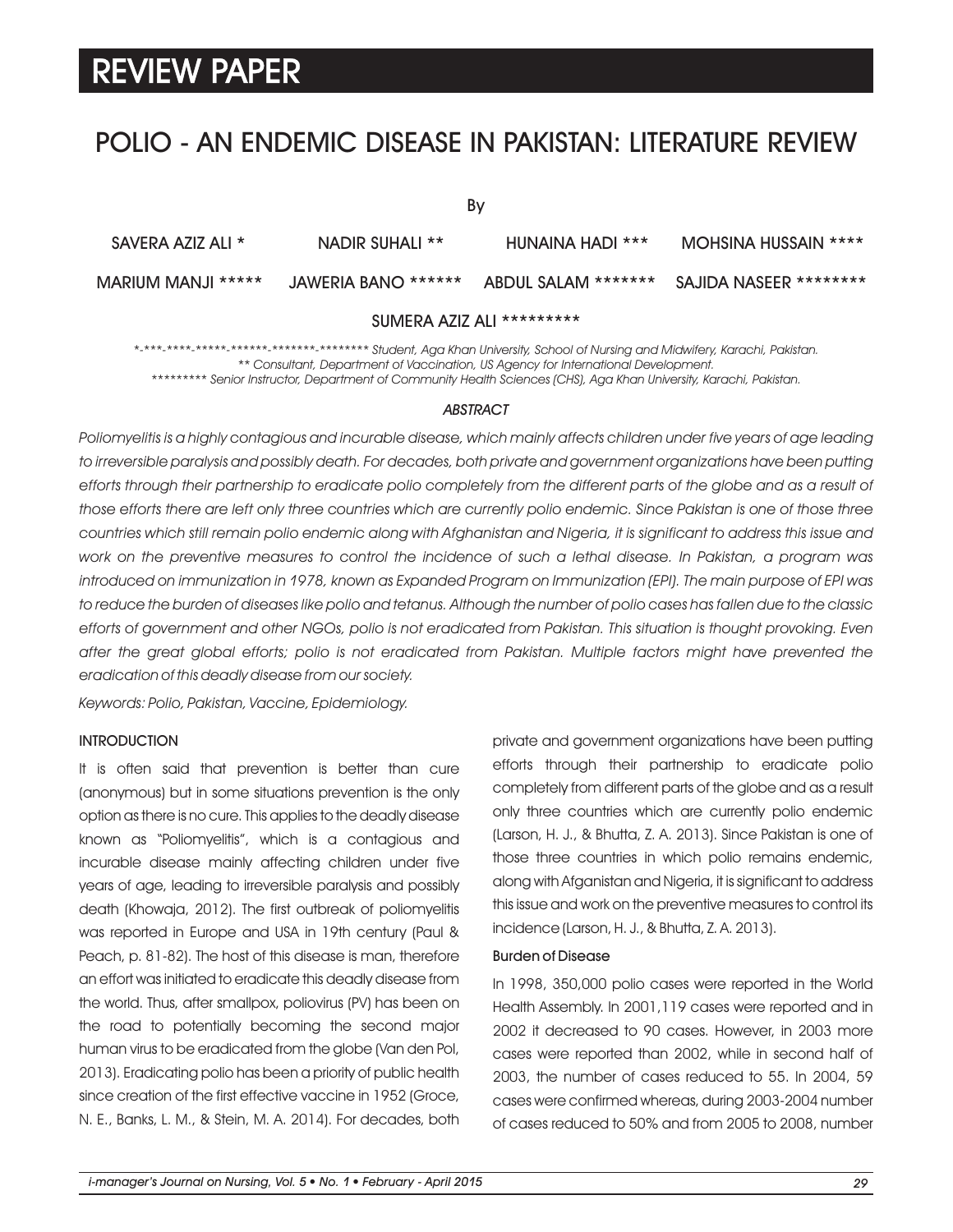of cases continued to decrease. During 2009-2010, number of cases reached upto 198 which were almost double and in 2011- 2012, 223 cases were confirmed. In 2013, 16 polio cases had been reported which indicates that the disease is not completely eradicated from Pakistan (Bhutta, 2013). In addition to this, majority of cases are young children aged below 3 years (56%), though a shift to older children is observed  $(43\% > 35$  months in 2008 compared to 10% in 2006 & 34% in 2007) (Karamat, A .K 2008).

### History of Polio

Polio may be eradicated soon from the globe and interest in this ailment will therefore decline. However, polio was one of the major infections shaping public health in the 20th century and it may still be important to understand the epidemiology of polio and the history of infectious diseases (Nielsen, N, 2002). Polio virus was first defined by Michel Underwood in 1789, which is derived from the Greek word, polios for "gray" and myelos for "spinal cord" (Baicus, A. 2012, Paul & Peach, p. 81-82). Poliovirus is a member of the enterovirus subgroup and belongs to Picornaviridae family with an RNA genome. There are three poliovirus serotypes (P1, P2, and P3). Among these, type 2 appears to be the most effective antigen (Ilyas, 2008 and Park, K 2013). The virus enters into the nervous system where it mostly affects lower motor neurons in the spinal cord, brain stem and motor cortex, resulting in flaccid paralysis. The poliovirus is inactivated by heat, formaldehyde, chlorine, and ultraviolet light (Ilyas, 2008 and Park, K 2013).

#### Framework to Understand the Nature of Disease

Classical age-structured mathematical model can be used as a framework to understand the development of disease in particular population (Bunimovich-Mendrazitsky, 2005). This model can be used to understand the dynamics of disease transmission of poliomyelitis. The model assumes a constant population having a defined number of host individuals N, each of the individual belongs to any one of four different groups: susceptible (S), exposed (E), infected (I) and recovered (R). After exposure to infection, susceptible individuals are moved to the exposed group and remain there for a latent period of 3–6 days, which is followed by the infectious group (Bunimovich-Mendrazitsky, 2005). Infected individuals include those with minor and major illnesses, as well as paralytic poliomyelitis, and the infectious period can last for at least 20 days (WHO, 2003). Upon recovery from infection, individuals become part of recovered group (Mendrazitsky & Stone, 2005).

#### Vaccines Against Polio

Albert Sabin and Jonas Salk developed an effective vaccine against polio virus in the early 1960 (Shah, 2011). The Sabin oral vaccine, which contains live attenuated polio virus is superior to the Salk inactivated vaccine in two ways. First, it is easily administered; second it provides a long-lasting immunization. Currently trivalent oral polio vaccine is being used in Pakistan (Shah, 2011). These vaccines are being provided free of cost to all children since 2000 (Khowaja, 2012). According to Expanded Program of Immunization (EPI), a child who has received one dose of BCG vaccine, three doses of oral polio vaccine, DPT3 and one measles vaccine is called as a fully immunized child (Shah, 2011).

#### Initiatives to Eradicate Polio from the World

Multiple initiatives have been taken so far to eradicate this disease from the planet. For example, Polio eradication initiative is a six billion dollar project that has been employed since twenty years, targeting two million people, the history's largest co-ordinated mobilization project in the cause of public health. However, in the last few years the project has been unable to make significant headway in reducing the case count to zero, in fact, the number of new polio cases have increased (Closser, 2011). In 1998, the 41st World Health Assembly targeted to make this world polio free by the year 2000, but unfortunately this aim could not be fulfilled completely. This was followed by Global Polio Eradication Initiative (GPEI) in 1988, which was a partnership between national governments, World Health Organization (WHO), Rotary International, US Centers for Disease Control and prevention, UNICEF and Bill & Melinda Gates Foundation (Fact File: Polio eradication and end game strategic plan 2013–2018).

In Pakistan, a program was introduced on immunization in 1978, known as Expanded Program on Immunization (EPI). The main purpose of EPI was to reduce the burden of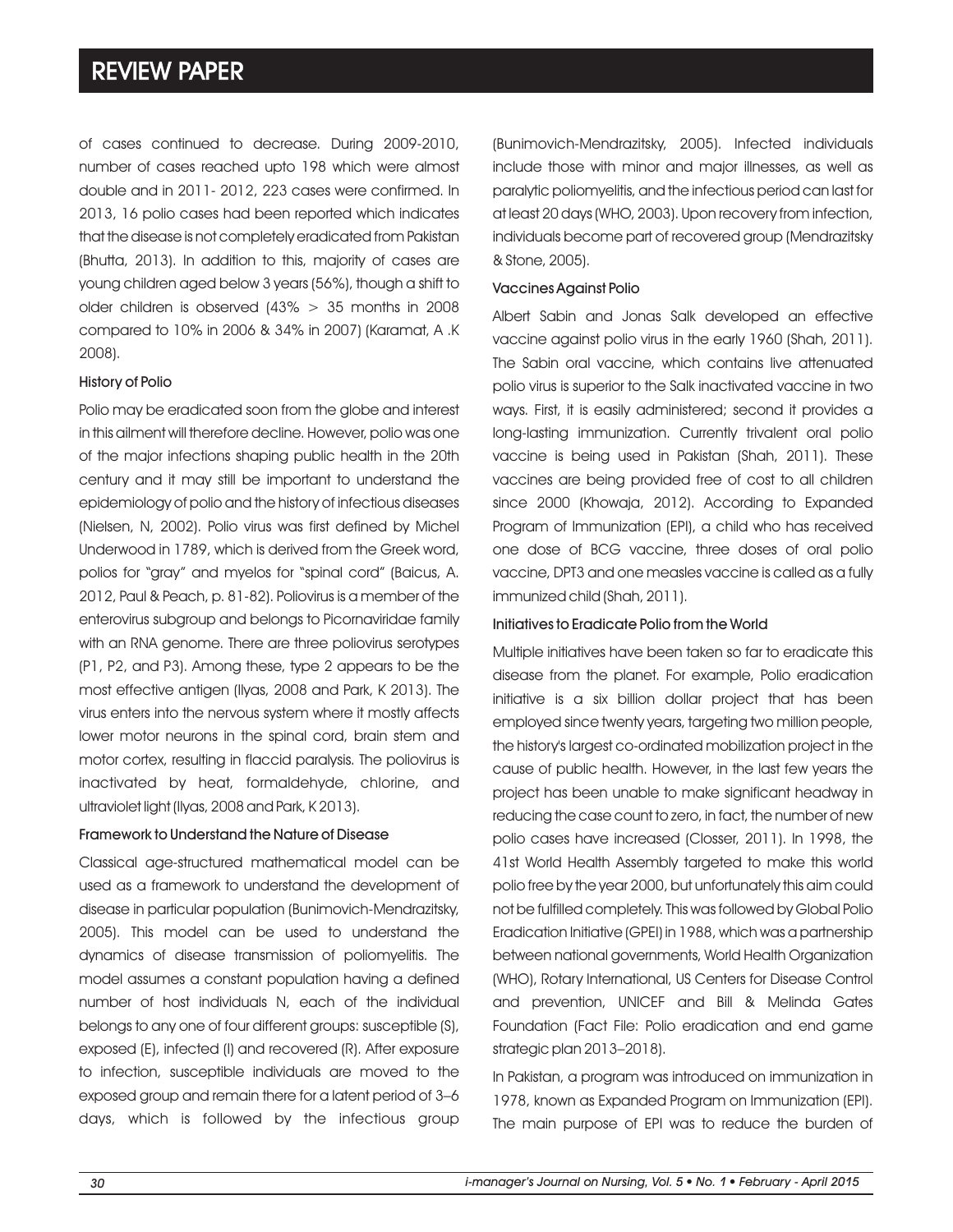diseases like polio and tetanus. Due to lack of resources in Pakistan, it was difficult to provide health facilities but later, National Accelerated Program on Health and WHO provided funds to fulfil basic needs. About 97% of the immunization was provided by EPI while 3% was fulfilled by the private sector (Bhutta, 2013). This resulted in reducing the mortality rates due to these fatal diseases. Moreover, data from Pakistan was reviewed and it was found that about 10,000 vaccinators and 6,000 lady health visitors fulfilled the immunization needs of the society by visiting houses. Despite this huge work force there are variable fluctuations in the trends of this disease (Closser, 2011).

## Barriers in Eradicating Polio

Although the number of polio cases has fallen due to the classic efforts of government and other NGOs (Closser, S. 2010) Pakistan lags behind in achieving the required target. This situation is thought provoking. Even after the great global efforts; polio is not eradicated from Pakistan and multiple factors might have prevented the eradication of this deadly disease from our society. The emergence of overt violence, deadly attacks and insecurity of health workers are uncertain blocks to achieve this goal due to which vaccination campaigns have been stopped in highly sensitive areas. Data suggest between December 2012 and February 2013, 16 members of polio vaccination teams operating in Pakistan and one law enforcement officer were killed by militants linked to the Taliban (Watson, M. 2013). As a result of these barriers, many innocent children are deprived of being vaccinated and ultimately end up with this horrible disease (Bhutta, 2013). Moreover, multiple factors like poor quality of polio immunization campaigns, war, conflict zones might have contributed too. Apart from these factors, health infrastructure was damaged during the flood of 2010, which resulted in low polio vaccine coverage. "Talibanization" and misinterpretation of religion are reasons, forcing parents to refuse vaccination for their children on the mistaken grounds that it is haram. Some people have strange misconceptions about polio vaccine like infertility and impotence, sterility in children which prevent them from getting the vaccine on right time (ObregÄ<sup>3</sup>n, R., Chitnis, K., Morry, C., Feek, W., Bates, J.,

Galway, M., et al. 2009). The poverty promotes transmission of a number of diseases and the concept that in developing countries transmission is via faecal-oral route, but in developed countries it is via droplets/aerosol is long overdue for revision. It is very likely that both routes are applicable throughout the world, their relative importance varying according to circumstances of crowding and sanitation (John, T. J., & Vashishtha, V. M. 2013). Moreover, poor housing, sanitation and lack of clean water cause diarrheal diseases, which can interfere with the absorption of polio vaccine. Some families have a low income and cannot afford the polio vaccine, while others don't have the time to avail the facilities of vaccine (Shah, 2011). Another reason is the fear of developing side-effects after vaccination like fever, bloating of skin and weakness (Khowaja , 2012). Presence of minimal access to health services, use of fake vaccinations and maintaining the cold chain for vaccine storage are major hurdles in polio eradication (Bhutta , 2011). Refusal to work everyday, strikes by health care workers, less motivation towards work, falsifying requisite records, making it appear that the work had been done, corruption and false compliance (Closser, 2010) are the obstacles in the accomplishment of goals.

#### Strategies to Eradicate Polio

Considering these obstacles, innovative strategies can be proposed to achieve this goal. The latest draft of the Polio Endemic Strategic plan 2013-2018 have suggested implementation of new strategies, in which initiative of health worker safety is of high importance (Bhutta , 2011). An internationally funded and administered project works through government health systems, called Vertical Program (Closser, 2010). Planners of eradication project often speak of capacity to succeed in terms of two factors, technical feasibility (biological features of pathogen and available vaccine and control measures) and operational feasibility (capacity to deliver the necessary interventions to the populations where they are needed). Another step is the training of health care workers running the initiative of polio eradication at global level. UN Officials planned and implemented polio hero award system as a token of appreciation and positive reinforcement to recognize the best teams and areas in charge (Bhutta, 2011).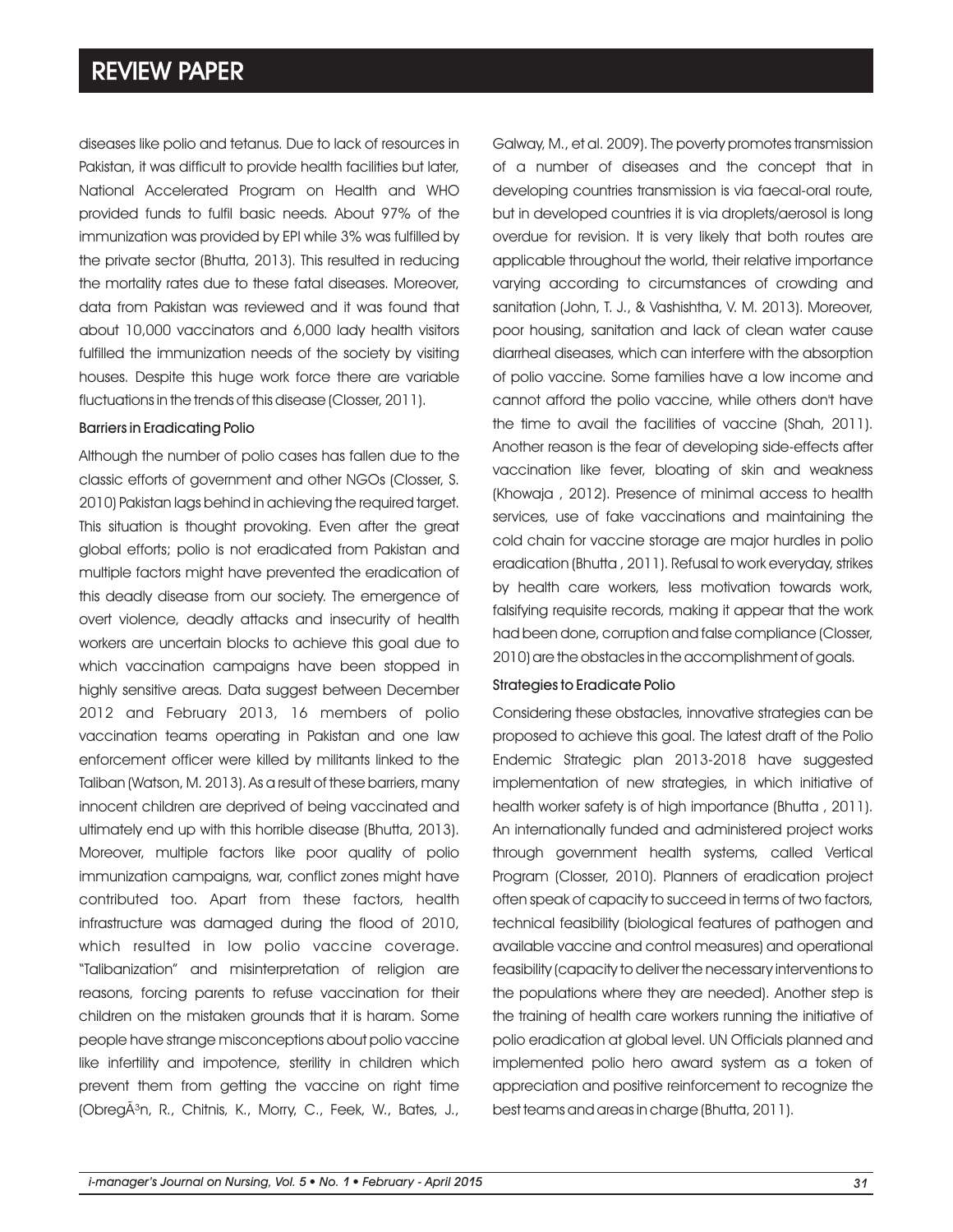#### Recommendations

Health education and counseling of the resistant families and communities can be done by involving the local stakeholders like community people and religious leaders. Apart from this, effective programs and policies can be designed at national level to improve the coverage of immunization throughout the country. Moreover, the important and top most priority should be the safety and security of the health workers, who are mainly responsible for the field activities at the ground level. In addition to this, there should be inter sectoral collaboration between various government and private providers, who can make efforts jointly to eradicate this disease from the country. Multiple donors and organizations, currently working on polio eradication can work very closely by putting their integrated efforts. Both qualitative and quantitative researches can be done to assess the barriers at health system level, at community and individual level by taking appropriate actions accordingly. Apart from this, active as well as passive surveillance mechanisms need to be stronger and efficient to diagnose the cases and to vaccinate the contacts in the vicinity as early as possible.

### Conclusion

Finally, it is concluded that polio is a cause of social and economic burden, which calls for developing innovative strategies for good quality polio immunizations, considering the conflicts and insecurities in particular settings. Furthermore, implementation of comprehensive, effective and integrated preventive strategies will reduce the incidences of polio among Pakistani population. Early detection is possible through profound awareness, facilitating diagnosis and treatment. There is also a need for effective partnerships at national, regional and global levels to make Pakistan a polio free country.

### **References**

[1]. Baicus, A. (2012). "History of polio vaccination". *World journal of virology*, Vol. 1, No. 4, pp. 108.

[2]. Bhutta, Z. A. (2013). "Conflict and polio: Winning the polio wars". *JAMA*, Vol. 310, No. 9, pp. 905-906.

[3]. Mendrazitsky, S., & Stone, L. (2005). "Modeling polio as a disease of development". *Journal of theoretical biology*,

### Vol. 237, No. 3, pp. 302-315.

[4]. Closser, S. (2010). Chasing polio in Pakistan: why the world's largest public health initiative may fail (First ed.): Vanderbilt University Press. Fact file: Polio eradication and end game strategic plan 2013–2018. (n.d.). Polio global eradication initiative.

[5]. Groce, N. E., Banks, L. M., & Stein, M. A. (2014). "Surviving polio in a post-polio world". *Social Science & Medicine*, Vol. 107, pp. 171-178.

[6]. Ilyas, M., Khan, I. A., Malik, G. Q., & Fhansotia, M. (2008). Public health and community medicine (7th ed.).

[7]. John, T. J., & Vashishtha, V. M. (2013). "Eradicating poliomyelitis: India's journey from hyperendemic to poliofree status". *The Indian Journal of medical research*, Vol.137, No. 5, pp. 881.

[8]. Karamat A .K. (2008). Prevalence and control of polio myelitis in Pakistan. Retrieved from http://www.pc.gov. pk/usefull %20links/Papers/Article%20on%20Polio.pdf

[9]. Khowaja, A. R., Khan, S. A., Nizam, N., Omer, S. B., & Zaidi, A. (2012). "Parental perceptions surrounding polio and self-reported non-participation in polio supplementary immunization activities in Karachi, Pakistan": a mixed methods study. *Bulletin of the World Health Organization*, Vol. 90, No. 11, pp. 822-830.

[10]. Larson, H. J., & Bhutta, Z. A. (2013). "Security, Insecurity, and Health Workers: The Case of Polio". *JAMA internal medicine*, Vol. 173, No. 15, pp. 1393-1394.

[11]. Nielsen, N. M., Aaby, P., Wohlfahrt, J., MA, Ibak, K. r., & Melbye, M. (2002).The Polio Model. Does it apply to polio? *International Journal of epidemiology*, Vol. 31, No. 1, pp. 181-186.

[12]. ObregÂ<sup>3</sup>n, R., Chitnis, K., Morry, C., Feek, W., Bates, J., Galway, M., et al. (2009). "Achieving polio eradication: a review of health communication evidence and lessons learned in India and Pakistan". *Bulletin of the World Health Organization*, Vol. 87, No. 8, pp. 624-630.

[13]. Park.K (2013). Epidemiology of communicable diseases. Text book of prevention and social medicine Vol. 26, pp. 161-166. India: Banarsidas publisher.

[14]. Paul E. Peach, M.D. (n.d.). Poliomelitius Chapter 5,p. 81-82. Retrieved from http://pathmicro. med.sc.